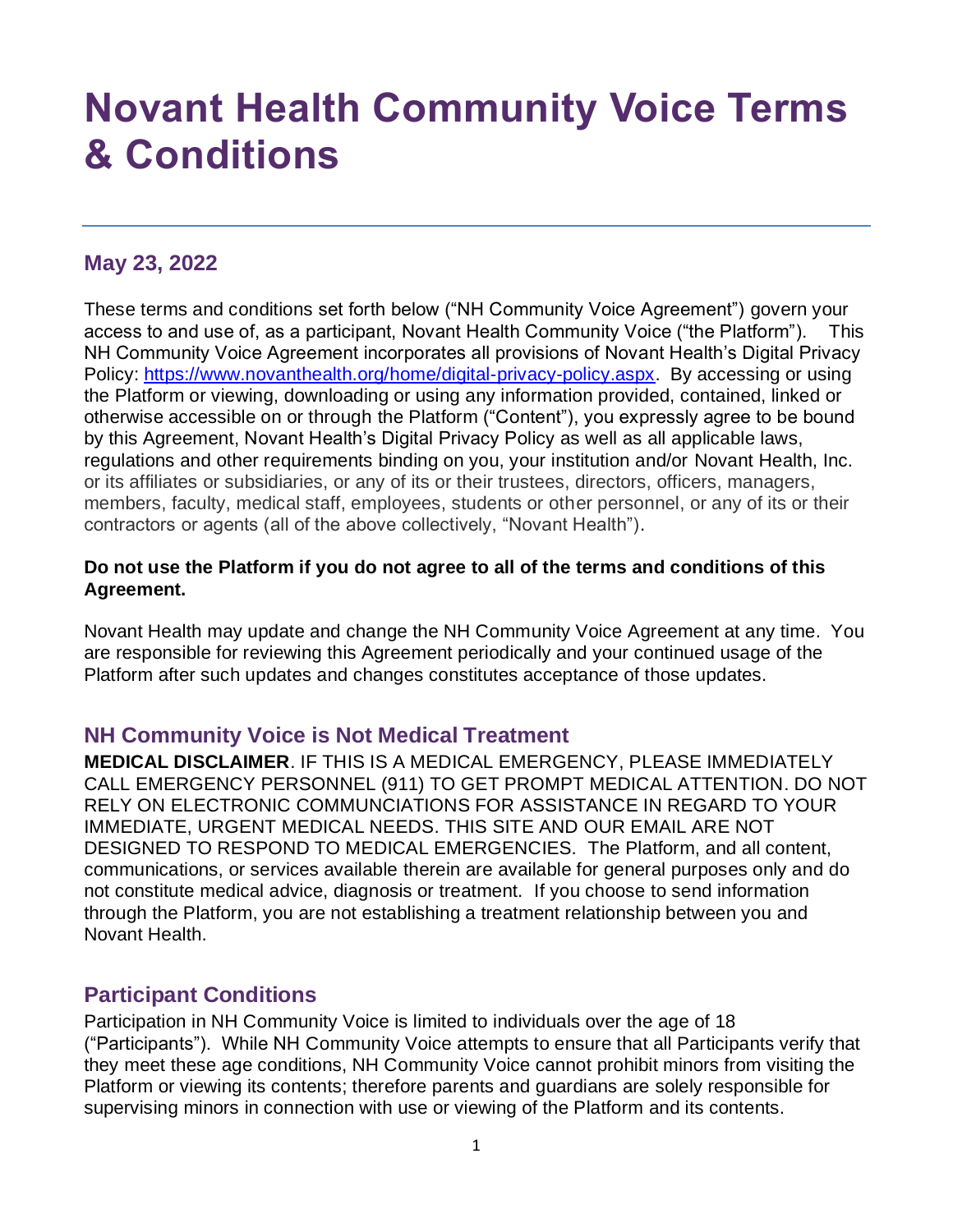Participation in NH Community Voice is open to members of the community and is entirely voluntary. Participants are in no way required to receive medical care or other items or services from Novant Health. Participants are not entitled to compensation in connection with any activity related to the Platform, and may terminate their enrollment or participation at any time for any reason. Novant Health may terminate any Participant's enrollment or participation at any time for any reason, including management of the number of Participants in the program.

Participants may be asked to share, and may choose to share, personal information such as name, age, financial status, demographic information and health conditions. Such information is shared voluntarily by you and is not confidential information or protected health information under any federal or state privacy law. Any information submitted by Participants, including personal information, may be shared individually or in aggregate with other Participants or third parties.

NH Community Voice may, from time to time, offer incentives and prizes to Participants. Such incentives are not dependent upon the request for, or receipt of, any items or services from Novant Health. NH Community Voice reserves the right, in its sole discretion, to restrict the number and type of Participants eligible to receive any incentives or prizes.

## **Participant Conduct**

NH Community Voice gives healthcare consumers, as Participants, the opportunity to share their voice and experiences in order to build a stronger healthcare community. Participants should provide constructive comments, suggestions and feedback to NH Community Voice, including their posting, uploading and submission of materials to the Platform ("Submissions"). Novant Health reserves the right to edit and delete all Submissions, including but not limited to disparaging, harassing and negative materials.

You agree to use the Platform and its content for the uses set forth in this NH Community Voice Agreement and shall not use the Platform for any improper or unlawful purpose, including but not limited to:

- to engage in any unlawful activity;
- to impersonate any other individual or entity;
- for any commercial purpose, including but not limited to solicitation and advertising;
- to use, download or copy, or provide to any other person or entity any Platform contents or any portion thereof;
- to submit or communicate any material which Novant Health, in its sole determination, finds to be inappropriate, profane, defamatory, slanderous, obscene, indecent, hateful, abusive, threatening, harassing, unlawful or inconsistent with Novant Health's Mission, Vision and Values;
- to submit materials that may contain viruses, malware, or any other software which may interfere with the proper functioning of, or to restrict or inhibit another user from accessing or using the Platform; or
- to mislead others.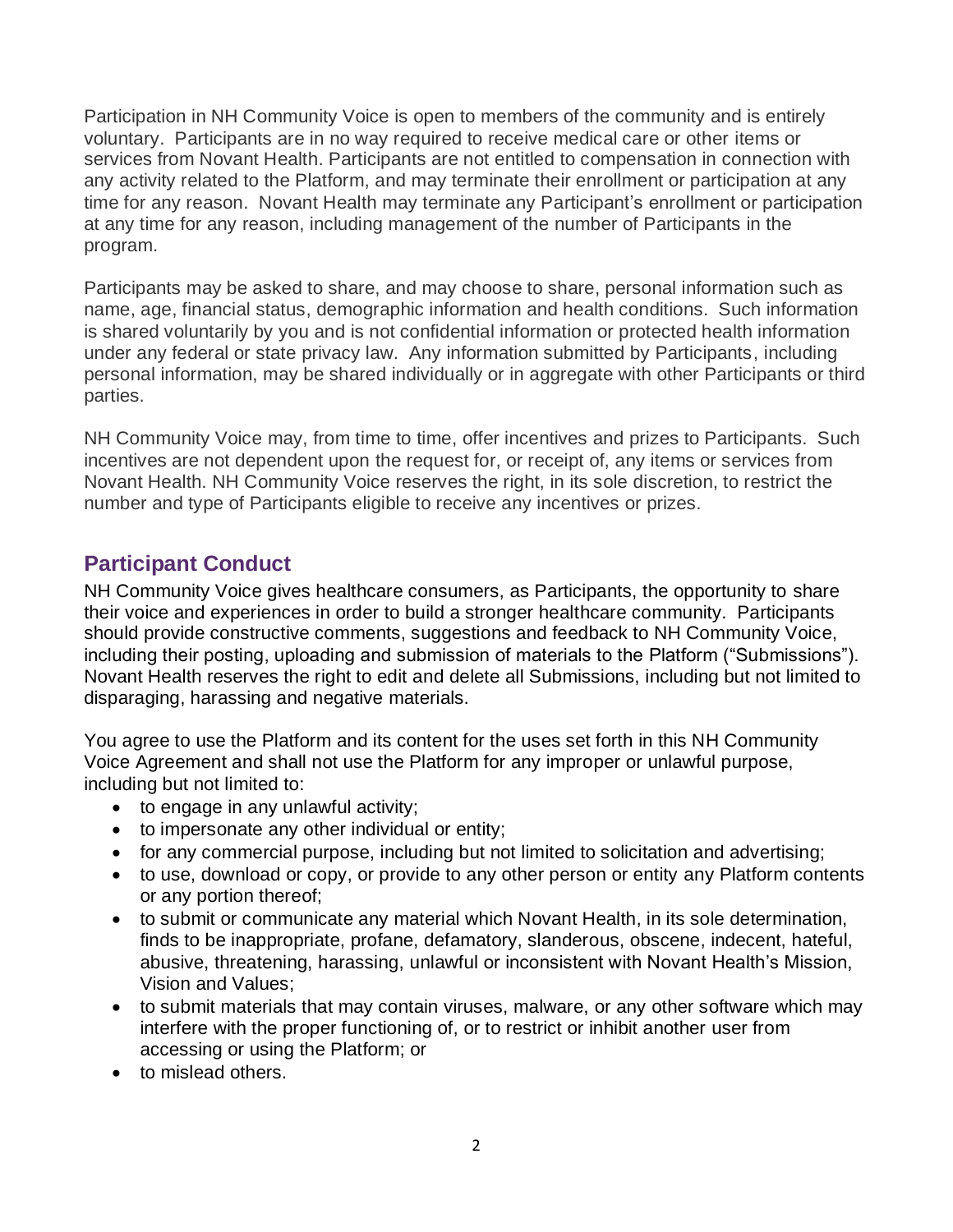Submissions are submitted by Participants without any expectation of compensation to you or any third party. You grant Novant Health the right to use, copy, distribute, transmit, publicly display, publicly perform, reproduce, edit, translate and reformat Submissions. This right includes, without limitation, the right for Novant Health to publish your name and your likeness in connection with Submissions and the right to sublicense such rights as necessary to provide the Platform.

While Novant Health reserves the right to review and edit all submissions for compliance with this NH Community Voice Agreement, Novant Health has no obligation to screen, edit or monitor Submissions or Participant-generated content. Appearance of Participant-generated content on the Platform does not constitute an endorsement by Novant Health of any information, link or content. In addition to any legal remedy that Novant Health may have hereunder or otherwise at law or equity for violation of the terms of this Agreement, Novant Health may immediately suspend or terminate your access to and/or use of the Platform and its contents and/or remove you from participation in all NH Community Voice activities.

### **Use of the Platform**

NH Community Voice grants you, as a Participant, permission to access and view the Platform and its content, for the sole purpose of soliciting insights and opinions from you and the NH Community Voice community, and not as a source of medical advice. The Platform is not a venue to communicate with medical professionals about treatment of a health condition and Novant Health does not communicate Participant comments to medical professionals for the purpose of treatment of a specific health condition.

You will not duplicate, screenshot, copy, reproduce, alter, modify, create derivative works from, or display any Content of the Platform without prior written permission of Novant Health, Inc. All intellectual property, including but not limited to the Platform and its contents, software, materials, images, graphics, illustrations, photographs, video, audio, copyrights, trademarks, service marks, trade names, trade secrets and patents, are and shall remain the sole and exclusive property of Novant Health or applicable third party licensors. You will not alter or remove any proprietary notices from any content accessed through the Platform. You further agree not to, or permit others to, decompile, disassemble or otherwise reverse engineer or attempt to reconstruct or discover any source code related to the Platform. You also agree that you will not use any robot, spider, or automated device, or manual process to monitor or copy any Content from the Platform.

Novant Health makes no representation or warranty regarding the accuracy, completeness or timeliness of the Platform and its contents. Access to the Platform and use of its contents are entirely at the Participant's own risk and Novant Health disclaims all warranties and guarantees with respect to the Platform and its contents.

By accessing the Platform or its content, you, on your behalf waive all claims for, and agree to indemnify and hold harmless Novant Health from and against, any and all claims, or loss arising out of or in connection with your access to or use or disclosure of the Platform or its content and your other acts or omissions arising out of or in connection with this NH Community Voice Agreement. You agree that you and you alone are responsible for your use of the Platform.